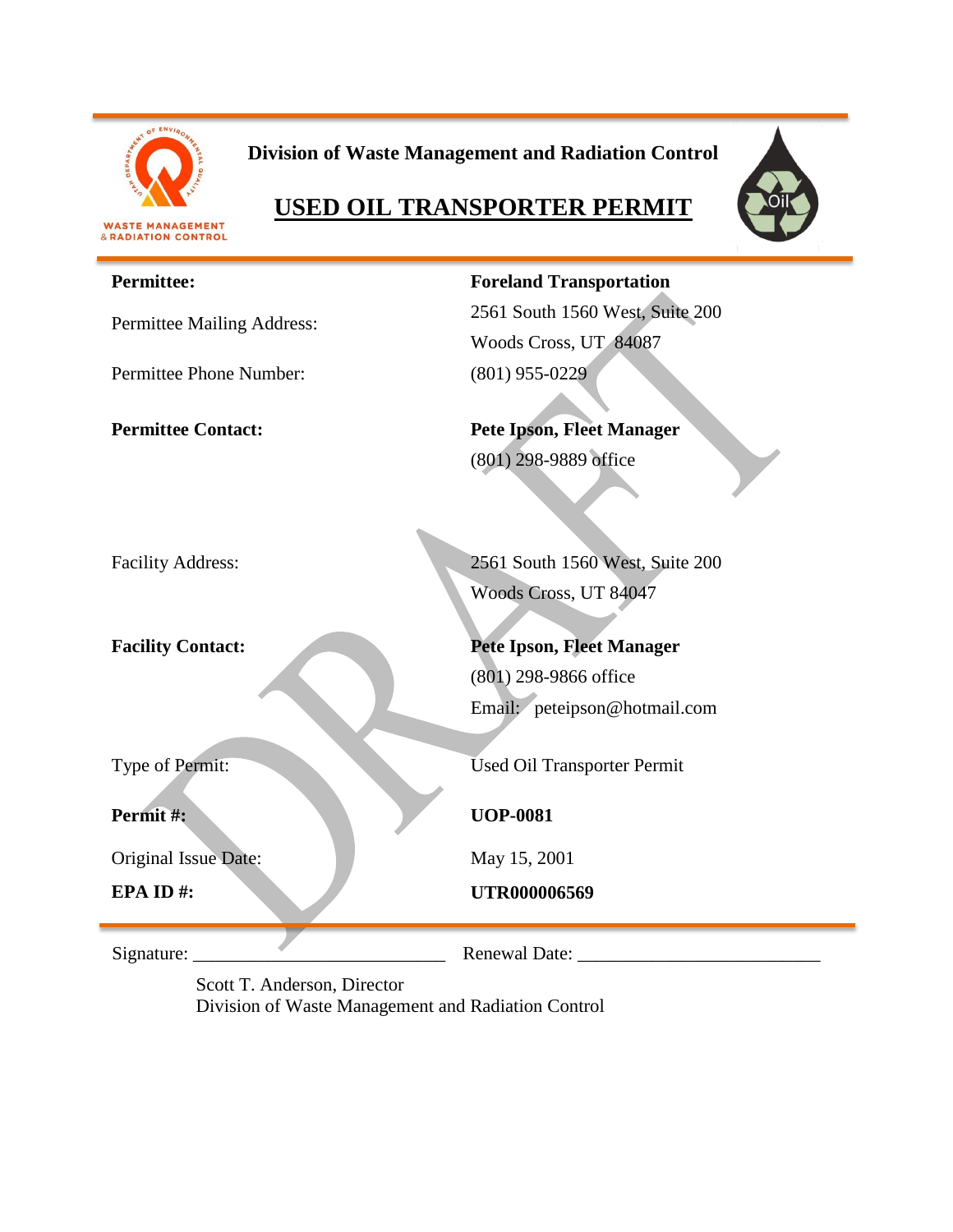## **I.A. Effect of Permit**

- I.A.1. Foreland Transportation (hereafter referred to as "Permittee") is hereby authorized to operate as a used oil transporter in accordance with all applicable requirements of R315- 15 of the Utah Administrative Code and of the Used Oil Management Act (the Act) 19- 6-701 et. seq., Utah Code Annotated and this Permit.
- I.A.2. This Permit shall be effective for a term not to exceed ten years in accordance with the requirements of R315-15-15 of the Utah Administrative Code. This Permit shall be reviewed by the Director five years after the date of issuance or when the Director determines that the Permit requires review.
- I.A.3. Attachments incorporated by reference are enforceable conditions of this Permit, as are documents incorporated by reference into the attachments. Language in Conditions I and II supersedes any conflicting language in the attachments or documents incorporated into the attachments.

### **I.B. Permit Revocation**

I.B.1. Violation of any permit condition or failure to comply with any provision of the applicable statutes and rules may be grounds for enforcement actions, including revocation of this Permit. The Director shall notify the Permittee in writing of his intent to revoke this Permit.

### **I.C. Permit Modification**

- I.C.1. The Permittee may request modifications to any item or activity covered by this Permit by submitting a written permit modification request to the Director. If the Director determines the modification request is substantive, a public hearing, a 15-day public comment period or both may be required before the modification request may be determined. Implementing a substantive modification prior to the Director's written approval constitutes a violation of the Permit and may be grounds for enforcement action or permit revocation.
- I.C.2. The Permittee shall notify the Director in writing of any non-substantive changes, such as changes to the contact person, within 20 days of the change.
- I.C.3. The Director may modify this Permit as necessary to protect human health and the environment, because of statutory or regulatory changes or because of operational changes affecting this Permit.

## **I.D. Spill Prevention**

I.D.1. The Permittee shall maintain and operate all used oil transportation vehicles and associated equipment to minimize the possibility of fire, explosion or sudden or nonsudden release of used oil to the air, ground, soil, surface and groundwater and sewer systems.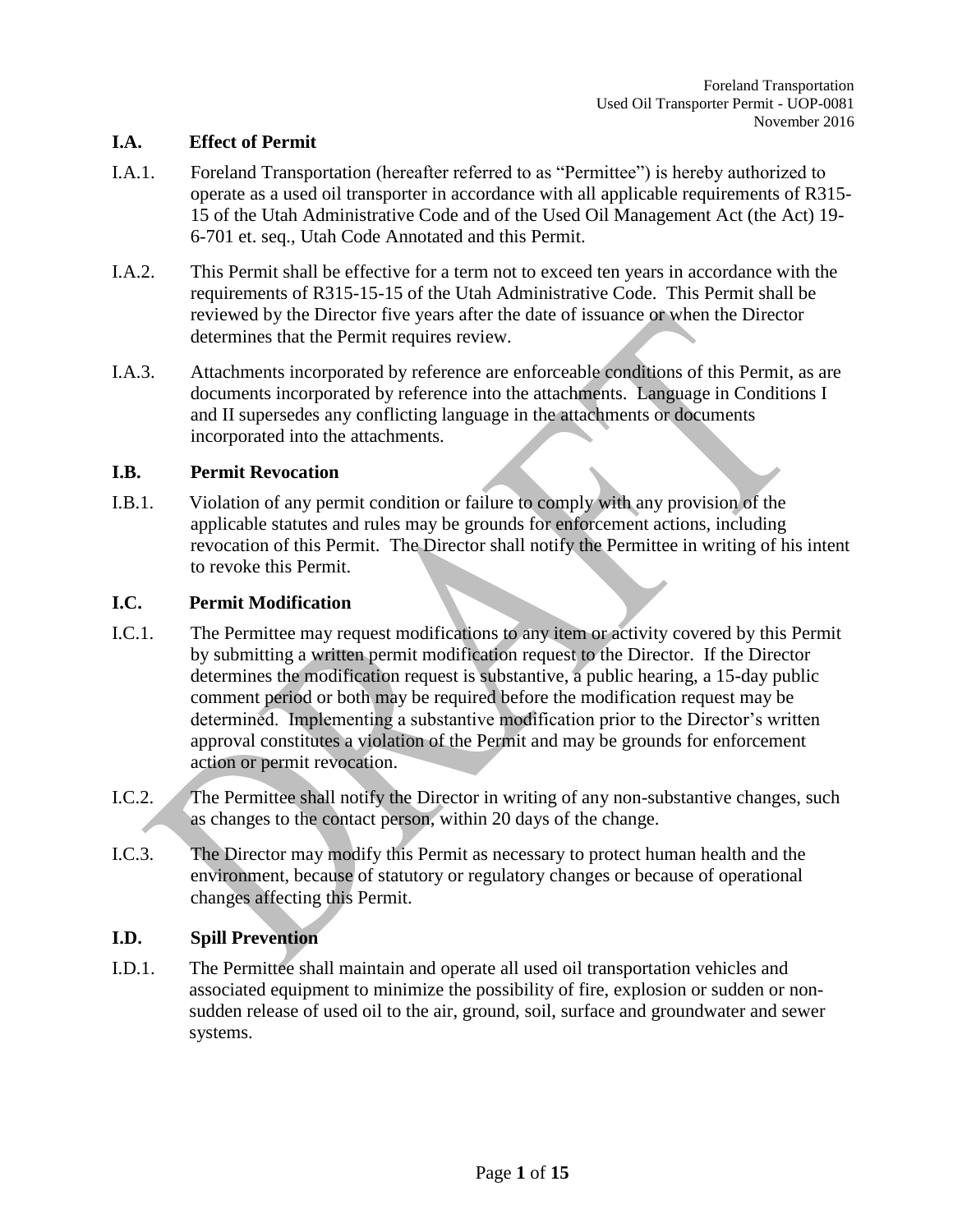#### **I.E. Record Retention**

- I.E.1. The Permittee shall maintain all applicable used oil records required by R315-15 of the Utah Administrative Code and this Permit at the Permittee's facility located at 2516 South 1560 West, Woods Cross, Utah.
- I.E.2. All records shall be readily accessible for review by representatives of the Director. Records may be in a hard copy or electronic format. Records shall be maintained for a minimum of three years.

#### **I.F. Tracking**

- I.F.1. The Permittee shall keep written transportation records for both the collection and delivery of used oil. Collection and delivery records may be a log, invoice, manifest, bill of lading or other shipping document.
- I.F.2. For collections, the records shall include the Permittee's name, address, EPA identification number, the facility's vehicle identification number, driver name, date of collection, the volume of used oil collected and the type of collection (i.e., bulk oil in tankers or containerized, specifying container types and numbers). Additionally, the used oil records shall include the generator's, transporter's, transfer facility's, off specification burner's or processor's name and signature (dated upon receipt), address and EPA identification number.
- I.F.3. The halogen content from screening tests or analytical laboratory testing shall be documented on the used oil record/bill of lading at each used oil collection location prior to loading for transportation.
- I.F.4. The Permittee shall record the PCB concentration based on analytical results of used transformer oil prior to collection/transport in accordance with Condition II.F.
- I.F.5. The delivery records shall include the Permittee's name, address, EPA identification number, vehicle identification number, driver name, date of delivery, the volume of used oil delivered and the type of delivery (i.e., bulk oil in tankers or containerized, specifying container types and numbers). Additionally, the used oil records shall include the receiving transfer facility's, off-specification burner's, processor's or other transporter's name and signature (dated upon receipt), address and EPA identification number.
- I.F.6. The Permittee shall create a new delivery record for internal transfers between the Permittee's transportation vehicles.

#### **I.G. Sampling and Analyses**

I.G.1. The Permittee shall follow all sampling and analytical procedures in Conditions II.D. through II.F, when conducting used oil sampling and analytical testing to meet the requirements of R315-15 of the Utah Administrative Code and this Permit.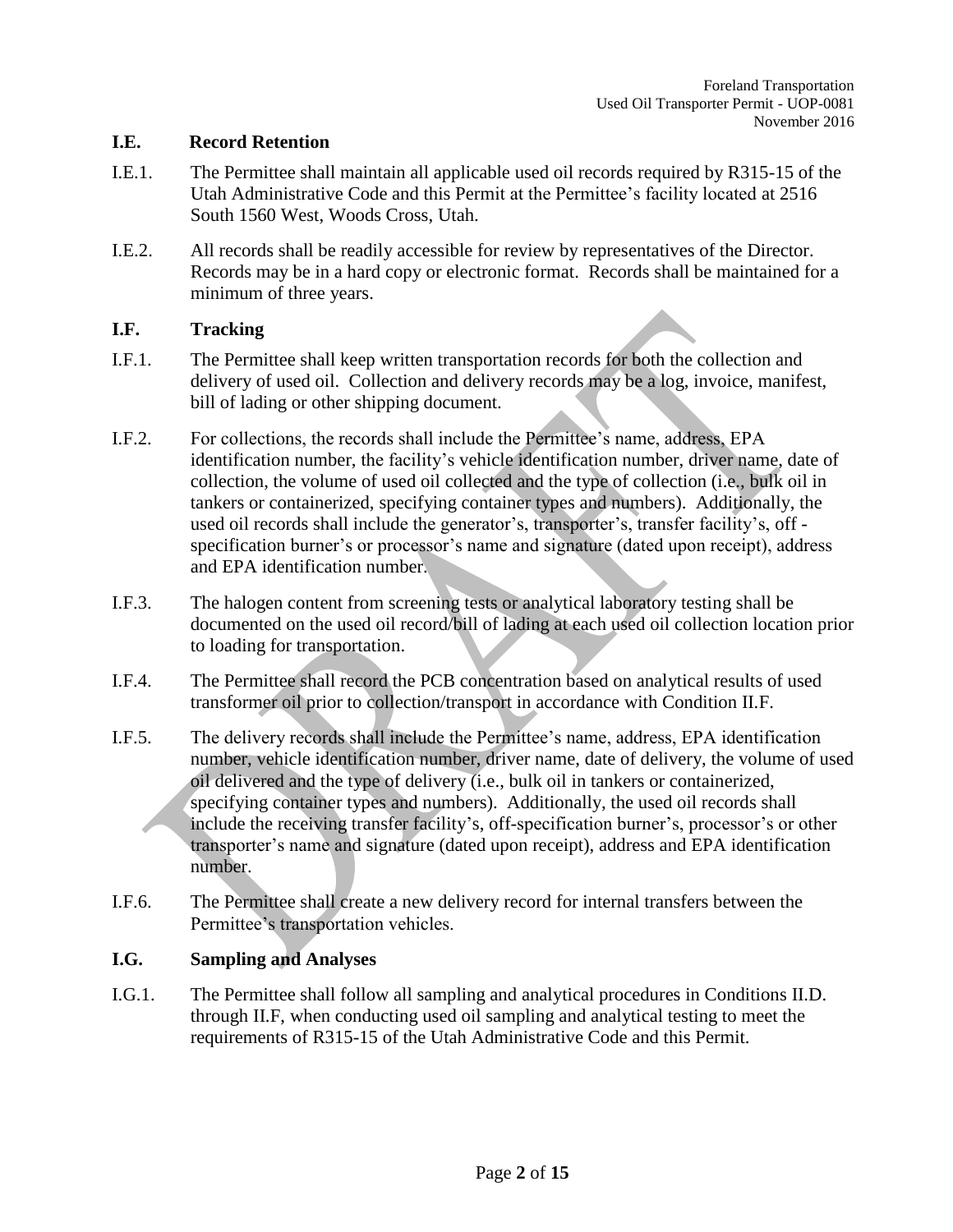#### **I.H. Waste Management**

- I.H.1. Used oil that has been mixed with hazardous waste as defined by R315-261 of the Utah Administrative Code or PCBs as defined by R315-301-2(53) of the Utah Administrative Code shall no longer be managed as used oil and shall be subject to applicable hazardous waste and PCB-contaminated waste rules.
- I.H.2. Used oil shall not be stored in tanks, containers or storage units that previously stored hazardous waste unless these tanks, containers and storage units have been cleaned in accordance with R315-261-7 of the Utah Administrative Code.
- I.H.3. The Permittee shall not place, manage, discard or otherwise dispose of used oil in any manner other than specified in R315-15-1.3 of the Utah Administrative Code.

#### **I.I. Waste Disposal**

- I.I.1. The Permittee shall document and maintain records showing proper characterization, handling and disposal for used oil related wastes, including oily wastewater.
- I.I.2. The Permittee shall properly characterize used oil related wastes to determine if the wastes are hazardous or non-hazardous in accordance with R315-15-8 of the Utah Administrative Code. All wastes generated during used oil operations shall be handled in accordance with this Permit and R315-15 of the Utah Administrative Code. The wastes shall be taken to an appropriate facility permitted to handle the type of waste generated.

## **I.J**. **Used Oil Storage**

- I.J.1. The Permittee shall not store used oil longer than 24 hours without first obtaining a transfer facility or processor permit for that storage location. This includes storing used oil in vehicles at loading and unloading docks and parking areas.
- I.J.2. The Permittee shall notify the Director if the 24-hour storage is exceeded due to mechanical failure of the Permittee's transportation vehicle prior to exceeding the 24 hour storage requirement.

## **I.K. Liability and Financial Requirements**

- I.K.1. The Permittee shall procure and maintain general liability and sudden used oil thirdparty environmental pollution liability coverage for the Permittee's operations as required by R315-15-10 of the Utah Administrative Code.
- I.K.2. The Permittee shall provide documentation of financial responsibility, environmental pollution legal liability and general liability coverage annually to the Director for review and approval by March 1 of each reporting year or upon request by the Director.
- I.K.3. The Permittee shall notify the Director immediately of any changes to the extent and type of liability coverage in accordance with R315-15-10 of the Utah Administrative Code.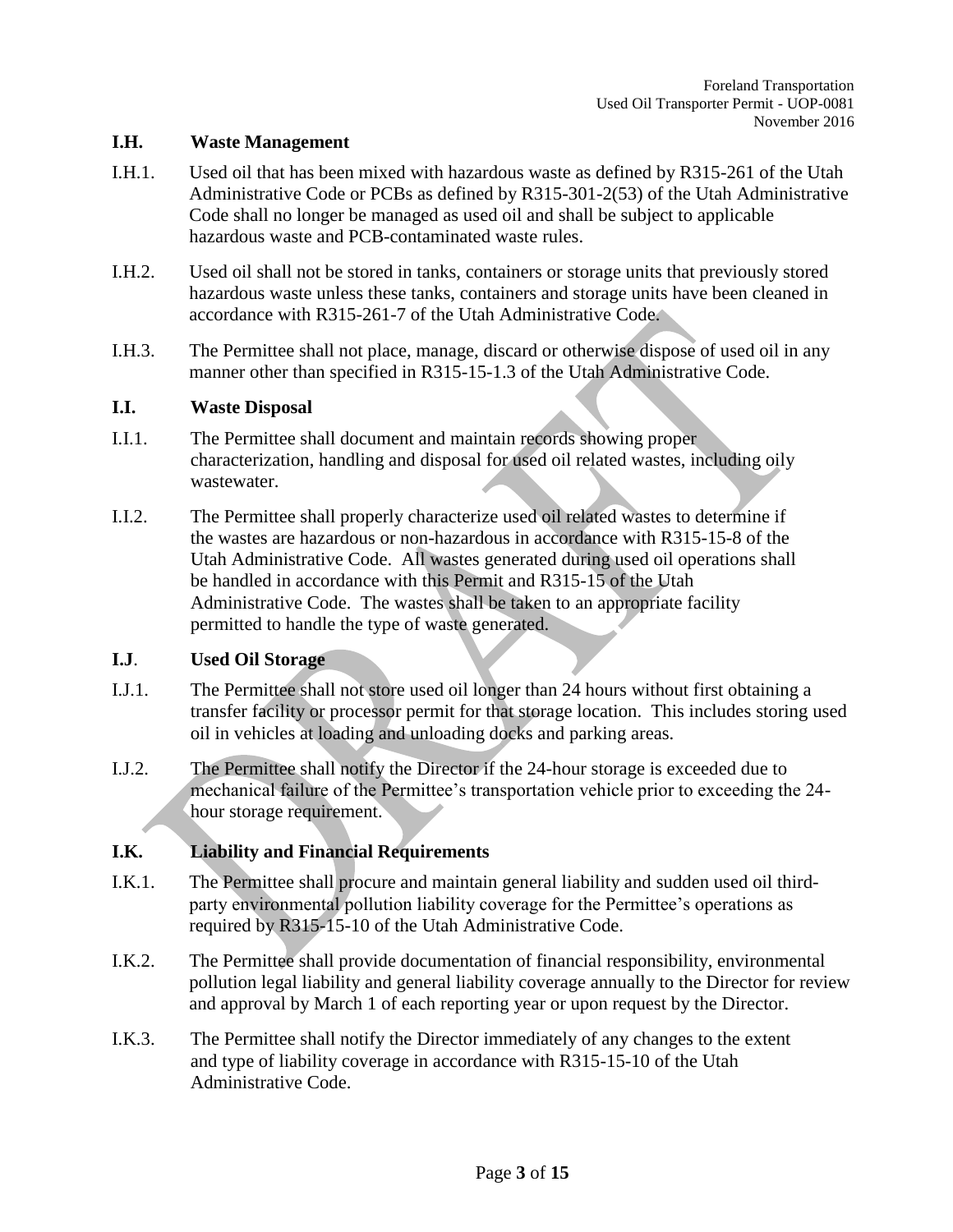## **I.L. Used Oil Handler Certificate**

I.L.1. In accordance with R315-15-4.1 of the Utah Administrative Code, the Permittee shall not operate as a used oil transporter without obtaining annually a Used Oil Handler Certificate from the Director. The Permittee shall pay a used oil handler fee, pursuant to Utah Code 63J-1-504, by December 31 of each calendar year to receive certification for the upcoming calendar year.

### **I.M. Inspection and Inspection Access**

- I.M.1. Any duly authorized employee of the Director may, at any reasonable time and upon presentation of credentials, have access to and the right to copy any records relating to used oil and to inspect, audit or sample. The employee may also make record of the inspection by photographic, electronic, audio, video or any other reasonable means to determine compliance.
- I.M.2. In addition, the authorized employees may collect soil, groundwater or surface water samples to evaluate the facility's compliance.
- I.M.3. Failure to allow reasonable access to the property by an authorized employee may constitute "denial of access" and may be grounds for enforcement action or permit revocation.

### **I.N. Annual Report**

I.N.1. As required by R315-15-13.4 of the Utah Administrative Code, the Permittee shall prepare and submit an Annual Report of its used oil activities for the calendar year to the Director by March 1 of the year following the reported activity (Form UO 004 (Annual Report for Used Oil Transporter Facility). The Annual Report shall also include all financial assurance documentation required by Form UO 004.

#### **I.O. Other Laws**

I.O.1. Nothing in this Permit shall be construed to relieve the Permittee of his obligation to comply with any Federal, State or local law.

## **I.P. Enforceability**

I.P.1. Violations documented through the enforcement process pursuant to Utah Code Annotated 19-6-112 may result in penalties in accordance with R315-102 of the Utah Administrative Code.

## **I.Q**. **Effective Date**

I.Q.1. The permit is effective on the date of signature by the Director.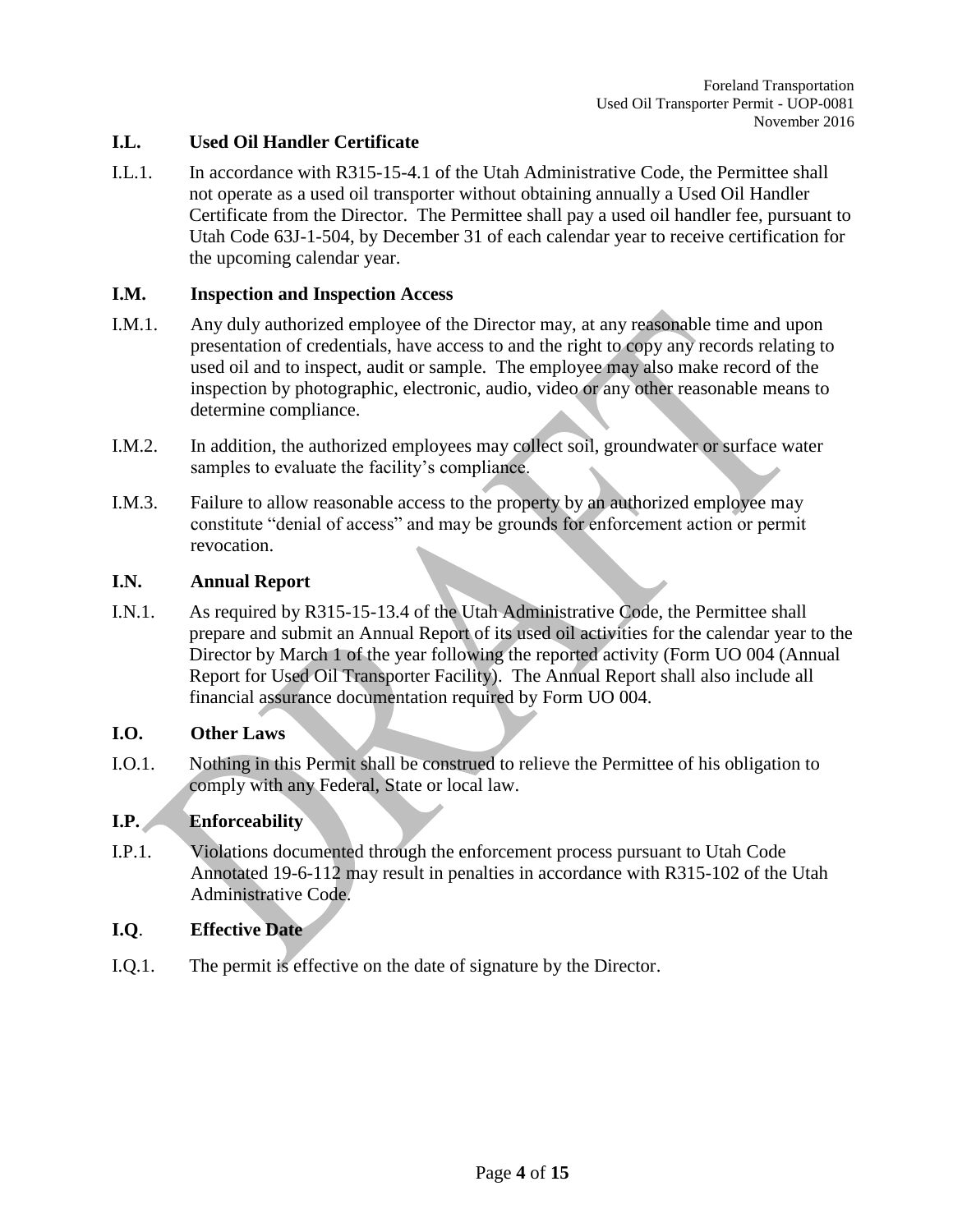#### **II.A. Transportation Operations**

- II.A.1. The Permittee is authorized to transport used oil and deliver the used oil to another permitted transporter, transfer facility, processor and re-refiners or used oil burners in accordance with R315-15-4.4 of the Utah Administrative Code.
- II.A.2. Used oil recovered from oily water shall be managed as used oil in accordance with R315-15 of the Utah Administrative Code and this Permit.
- II.A.3. The Permittee shall only accept used oil or oily water, subject to R315-15 of the Utah Administrative Code that has halogen concentrations less than 1,000 ppm unless rebutted in accordance with Condition II.G.
- II.A.4. The Permittee shall comply with TSCA regulations when transporting used oil with PCB concentrations greater than or equal to 50 mg/kg.

### **II.B. Transport Vehicle Requirements**

II.B.1. The Permittee shall only transport used oil in the types of vehicles listed in Table II.B.

| <b>Type of Vehicle</b> | <b>Used Oil Capacity (gallons)</b> |
|------------------------|------------------------------------|
| Semi Trailer           | $7,500$ gallons                    |
| Semi Trailer           | $9,500$ gallons                    |
| <b>Pull Trailer</b>    | $4,500$ gallons                    |

#### **Table II.B: Vehicle Description**

- II.B.2. All used oil transport vehicles operated by the Permittee shall have the words "USED OIL" on both sides of the transport vehicle in a contrasting color that is distinguishable from the background color and at least three inches tall. These designations shall be in place at all times the transport vehicle is transporting or storing used oil.
- II.B.3. All Permittee's vehicles which transport used oil shall have a copy of the Permittee's Used Oil Emergency Spill Plan (Attachment 3) maintained in the vehicle at all times.
- II.B.4. The Permittee shall maintain Emergency Spill Cleanup materials in all vehicles used to transport used oil as specified in Condition II.I of this Permit.

## **II.C. Used Oil Loading and Unloading Requirements**

- II.C.1. The Permittee shall secure the vehicle by positioning wheel chocks and applying the emergency brakes before loading or unloading used oil.
- II.C.2. The Permittee shall inspect all used oil collection equipment, if applicable (e.g., vehicles and associated pumping equipment) for any damage prior to use.
- II.C.3. The Permittee shall place buckets or other containers under piping connections to collect drips of used oil during loading and unloading operations.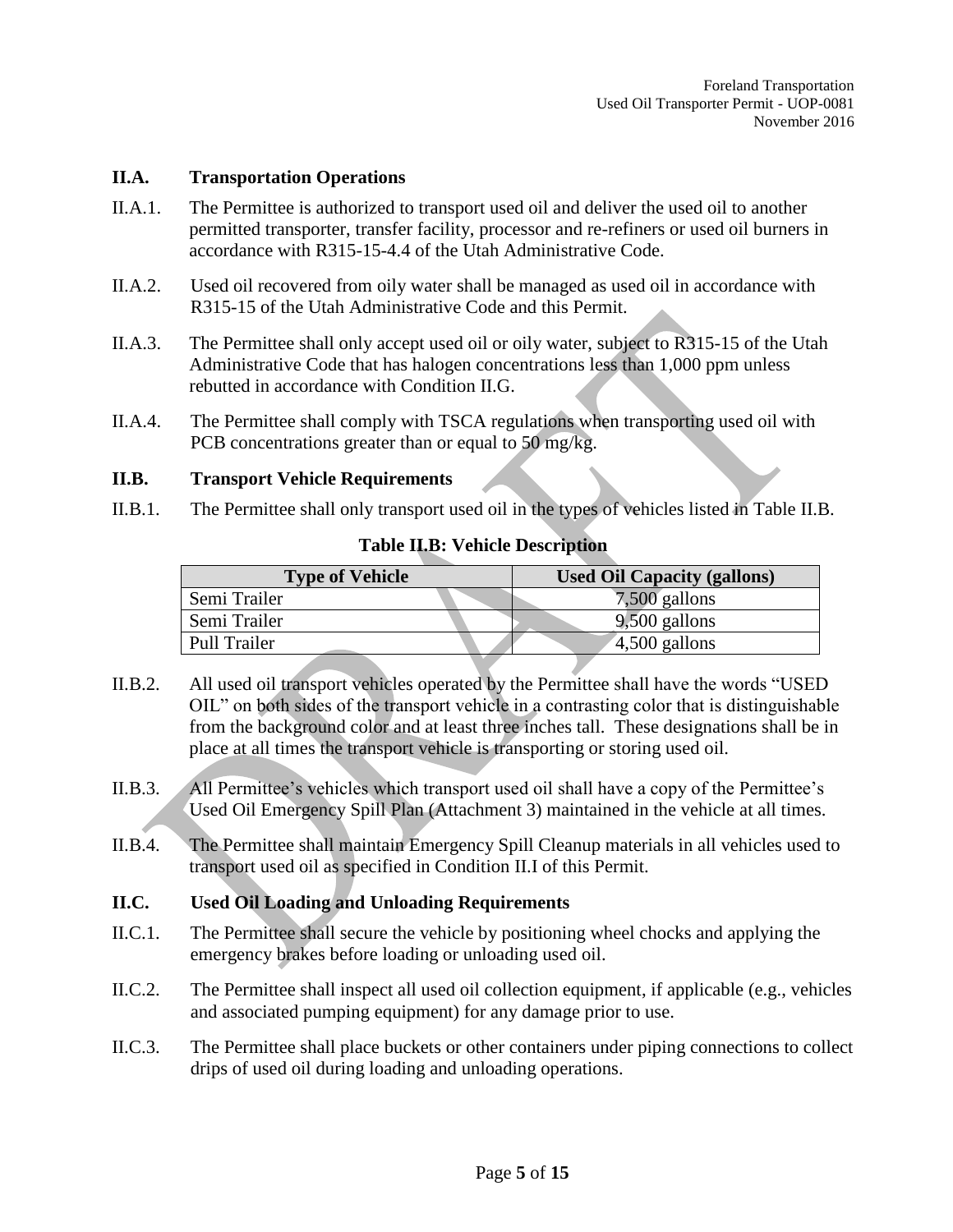- II.C.4. The Permittee shall ensure the amount of used oil to be loaded into the transport vehicle will not exceed the carrying capacity. The Permittee shall utilize a calibrated gauging instrument to measure used oil volume in each collection vehicle/tanker.
- II.C.5. The Permittee is not authorized to perform used oil rail car transfers.

#### **II.D. Used Oil Sample Collection**

- II.D.1. The Permittee shall ensure a representative sample is collected from tanks, totes, drums or other containers, if required, using sampling method in accordance with the procedures in Attachment 1. Sampling personnel shall be trained on appropriate sampling methods for each type of container and matrix.
- II.D.2. Drums or containers of used oil from different sources or processes shall be sampled individually at each generator's facility.
- II.D.3. Composite sampling is only allowed for a maximum of 500 gallons from containers of used oil that are generated from the same source or process at each generator's facility.

#### **II.E. Halogen Verification Methods**

- II.E.1. Halogen Field Screening Methods
- II.E.1.a. The Permittee shall screen for halogens in the field, prior to acceptance or delivery of used oil or oily waste water subject to R315-15 of the Utah Administrative Codes as specified in Condition II.E.
- II.E.1.b. The Permittee shall screen the generator's used oil to verify halogen concentration, when applicable, using a halogen field screening method in accordance with the following requirements:
- II.E.1.b.i. Used oil that contains less than 20% water shall be screened for halogens with a CLOR-D-TECT® halogen test kit (EPA Method 9077).
- II.E.1.b.ii. Used oil that contains between 20% and 70% water shall be screened for halogens with a HYDROCLOR- $Q^{\circledast}$  test kit. The resulting halogen concentration must be corrected using the following conversion formula to calculate true halogen concentration.

*True Halogen Concentration = Reading Syringe + [(10 + ml oil in sample)/10]*

**Example**: sample contains 6 ml water and 4 ml oil (60% water) and the syringe reading is 2,000 ppm, then the true concentration is:

*2,000 ppm [(10 + 4)/10] = 2,800 ppm*

II.E.1.b.iii. Used oil that contains greater than 70% water shall be screened for halogens with a HYDROCLOR-Q<sup>®</sup> test kit. Correction of the halogen screening results is not required.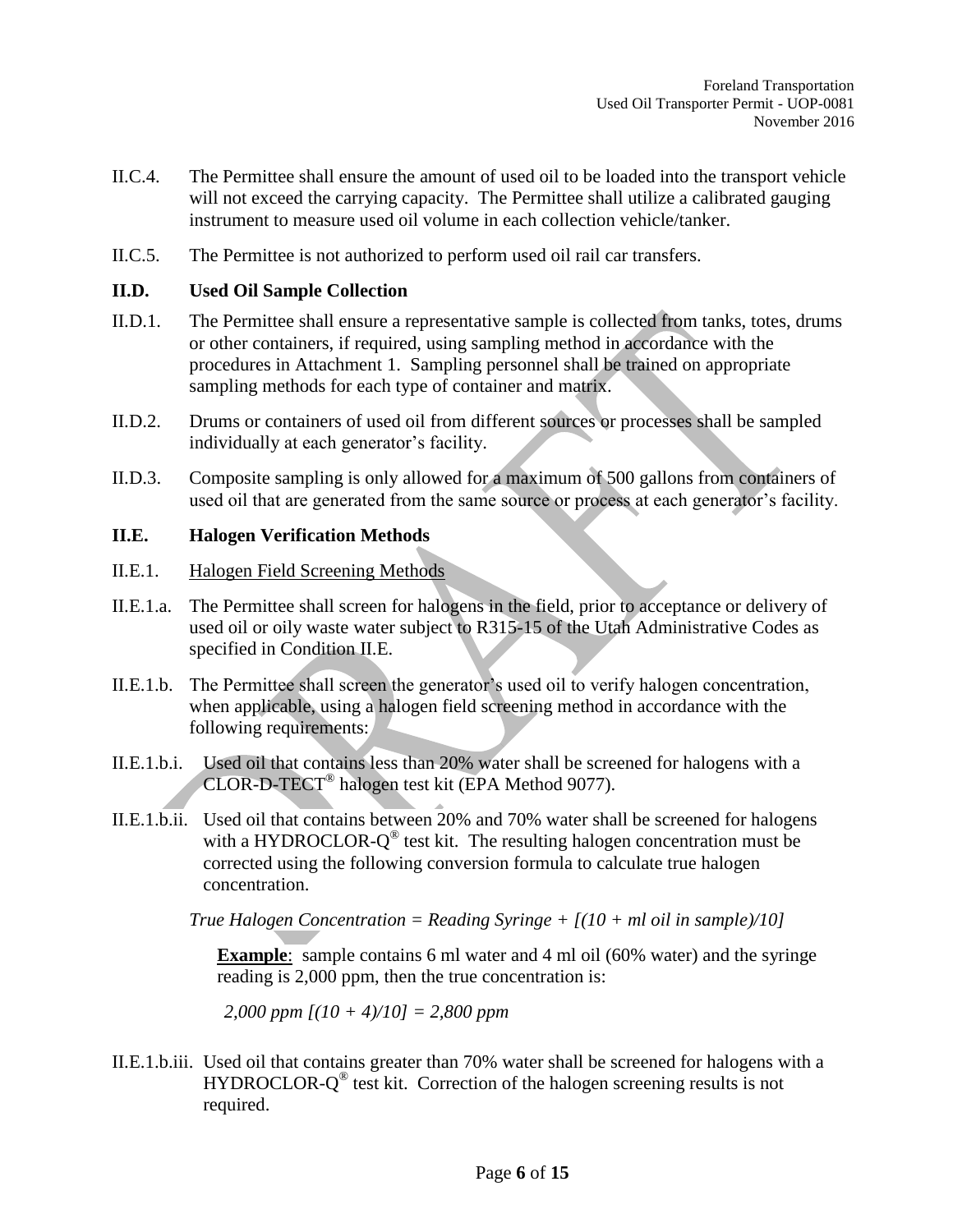- II.E.1.c. The requirement for a quality control sample (duplicate) may be satisfied by testing prior to off-loading from permitted vehicles in accordance with the CLOR-D-TECT® kits (EPA Method 9077) and is not required for each load collected at individual generators.
- II.E.1.d. The Permittee shall document on acceptance records or bill of lading the screening results.
- II.E.2. Halogen Laboratory Analytical Methods
- II.E.2.a. The Permittee shall submit a representative used oil sample to a Utah-certified laboratory to analyze for total halogen concentrations using Method 9076 or other equivalent method approved by the Director.
- II.E.2.b. The Permittee shall attach a copy of the analytical results to the transportation document such as a bill of lading or manifest.
- II.E.3. Halogen Generator Knowledge Method
- II.E.3.a. The Permittee shall have information on file, (e.g., analytical testing, industry process knowledge) which is sufficient, as determined by the Director, to support the use of generator knowledge.
- II.E.3.b. The Permittee may not use a material safety data sheet (MSDS) or safety data sheets (SDS) as the sole source in making a halogen concentration determination.
- II.E.3.c. The Permittee shall document on the acceptance record "Generator Knowledge" with an appropriate identifier, e.g., profile ID for used oil collected.
- II.E.3.d. Used oil with halogen concentrations between 1,000 ppm and 4,000 ppm may be accepted for transport, if the Permittee rebuts the hazardous waste presumption (II.G.) or has documentation (analytical data) from a prior used oil handler that the used oil is not a hazardous waste. The Permittee shall attach any analytical results used to rebut the hazardous waste presumption to the shipping documents.
- II.E.3.e. Used oil determined to be on-specification by a Utah-registered marketer can be collected and transported without further testing. Bills of lading, manifests or other used oil transportation records shall include copies of the analytical results for reference.

## **II.F. PCB Contaminated Used Oil**

- II.F.1. The Permittee shall not accept for transport used oil with PCB concentrations greater than or equal to 50 mg/kg. Used oils containing PCB concentrations greater than or equal to 50 mg/kg are subject to TSCA regulations 40 CFR 761. Used oils containing PCB concentrations greater than or equal to 2 mg/kg but less than 50 mg/kg are subject to both R315-15 of the Utah Administrative Code and 40 CFR 761.
- II.F.2. The Permittee shall obtain analytical results of dielectric oil used in transformers and other high voltage devices, verifying the PCB concentrations are less than 50 mg/kg prior to loading the used oil into the transportation vehicle.
- II.F.3. The Permittee shall determine the PCB concentration of other used oils not specified in Condition II.F.2 through written certification from the generator or laboratory testing.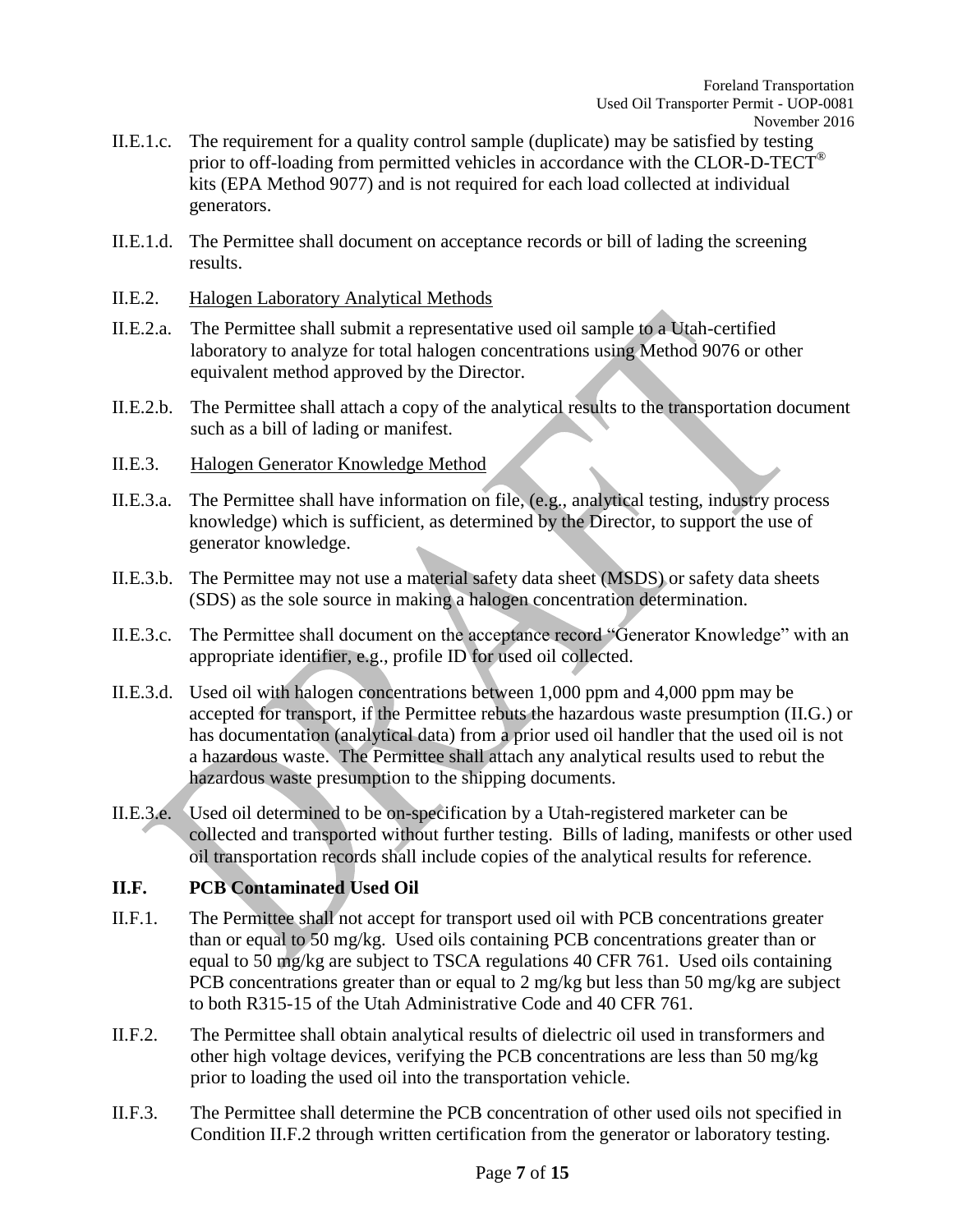- II.F.4. Used oil may not be diluted to avoid any provision of any federal or state environmental rules.
- II.F.5. If PCB concentrations greater than or equal to 2 mg/kg have been transported, the Permittee shall assume that all subsequent loads of used oil are contaminated with PCBs and has a quantifiable PCB concentrations of 2 mg/kg or greater unless the equipment has been decontaminated as described in 40 CFR 761 Subpart S.
- II.F.6. Table II.F lists required laboratory PCB sample preparation and analytical methods.

| <b>Methods</b>                                  | <b>Analytical Methods:</b>                                                               | <b>Analytes</b>                                |                                       |
|-------------------------------------------------|------------------------------------------------------------------------------------------|------------------------------------------------|---------------------------------------|
|                                                 |                                                                                          | <b>PCB CAS RN</b><br>12674-11-2<br>147601-87-4 | <b>PCB</b> Aroclor<br>$1016*$<br>1210 |
|                                                 | 8082A<br><b>PCB</b> Analytical Method                                                    | 151820-27-8<br>11104-28-2                      | 1216<br>$1221*$                       |
| <b>Sample Preparation</b><br>Methods: 3580A and | Analyses of the Aroclors<br>bolded in the last column<br>are mandatory.                  | 37234-40-5<br>$11141 - 16 - 5$<br>71328-89-7   | 1231<br>$1232*$<br>1240               |
| 3665A (Cleanup)                                 | Choose an additional<br>two Aroclors from the<br>last column for analysis                | 53469-21-9<br>12672-29-6<br>165245-51-2        | $1242*$<br>$1248*$<br>1250            |
|                                                 | which could be<br>contained in the oil,<br>which will make a total<br>of seven Aroclors. | 89577-78-6<br>11097-69-1                       | 1252<br>$1254*$                       |
|                                                 |                                                                                          | 11096-82-5<br>37324-23-5<br>11100-14-4         | $1260*$<br>1262<br>1268               |

**Table II.F: PCB Sample Preparation and Analytical Methods**

## **II.G. Rebuttable Presumption**

- II.G.1. Used oil with total halogen concentrations greater than 1,000 parts per million (ppm) is presumed to have been mixed with a hazardous waste and shall be managed as a hazardous waste unless the Permittee successfully rebuts the presumption.
- II.G.2. The Permittee may rebut the hazardous waste presumption in accordance with R315-15- 4.5 of the Utah Administrative Code if the Permittee can demonstrate that the used oil does not contain significant concentrations of any of the halogenated hazardous constituents listed in Appendix VIII of EPA CFR 40, Part 261 which includes volatiles, semi-volatiles, PCBs, pesticides, herbicides and dioxin/furans.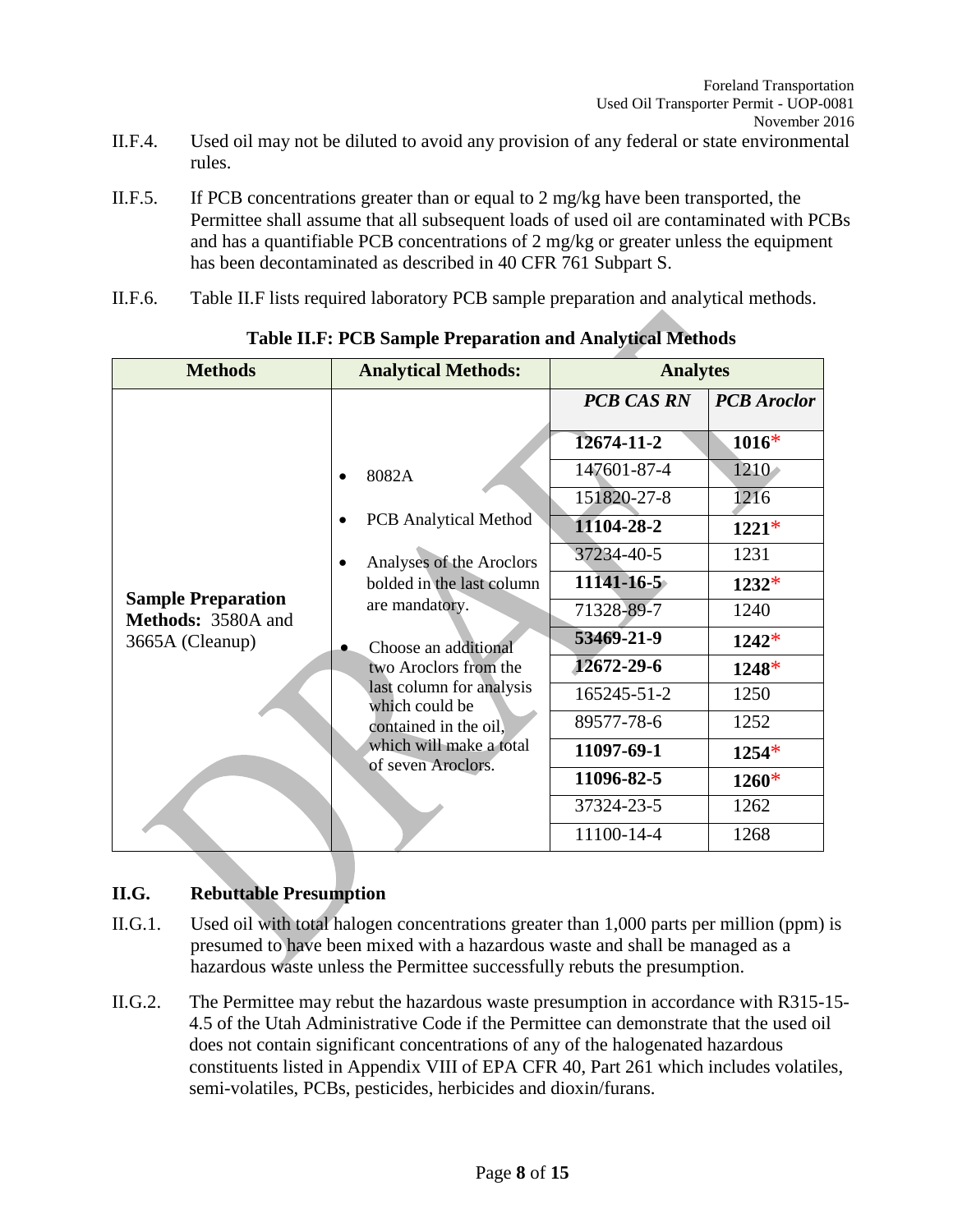- II.G.3. If the additional tests show that used oil has been mixed with a listed hazardous waste identified in R315-261 of the Utah Administrative Code, the mixture is subject to regulation as a hazardous waste regardless of the level of halogenated constituents.
- II.G.4. The rebuttable presumption does not apply to metalworking oils/fluids containing chlorinated paraffins if they are processed through a tolling arrangement as described in R315-15-2.5(c) of the Utah Administrative Code to reclaim metalworking oils/fluids. The rebuttable presumption does apply to metalworking oils/fluids if such oils/fluids are recycled in any other manner or disposed.
- II.G.5. The rebuttable presumption does not apply to used oils contaminated with chlorofluorocarbons (CFCs) removed from refrigeration units if the CFCs are destined for reclamation. The rebuttable presumption does apply to used oils contaminated with CFCs that have been mixed with used oil from sources other than refrigeration units.

### **II.H. Used Oil Training**

- II.H.1. The Permittee shall train handlers of used oil in accordance with R315-15-4 of the Utah Administrative Code and the requirements of this Permit. New employees may not manage or transport used oil without a trained employee present until used oil training is completed.
- II.H.2. The Permittee shall follow a written training program (Attachment 2 Training Plan). Employee training shall include documentation that the following topics were covered: identification of used oil, recordkeeping requirements and facility used oil procedures for handling, transporting, sampling and analysis, emergency response, spill reporting and personal safety.
- II.H.3. Employees collecting and performing field halogen testing shall be trained and demonstrate competence in collecting a representative used oil sample and testing for halogens using a CLOR-D-TECT<sup>®</sup> kit prior to fieldwork.
- II.H.4. The Permittee shall provide, at a minimum, an annual used oil-training refresher course for employees handling used oil. Additional training is required if the Permittee changes used oil handling procedures or this Permit is modified.
- II.H.5. The Permittee shall keep training records for each employee for a minimum of three years. Employees and supervisors shall sign and date training attendance sheets to document class attendance.

## **II.I. Spill Response, Remediation and Reporting**

- II.I.1. In accordance with R315-15-9.1(a) of the Utah Administrative Code, the person responsible for the spill shall immediately take appropriate action to minimize the threat to human health and the environment and notify the DEQ Hotline at (801) 536-4123 if the spill is greater than 25 gallons or for smaller spills that pose threat to human health or the environment.
- II.I.2. Responders shall take action to prevent spill from spreading by utilizing absorbent, booms, pads, rags, etc. (Attachment 3 – Emergency Controls Spill Plan).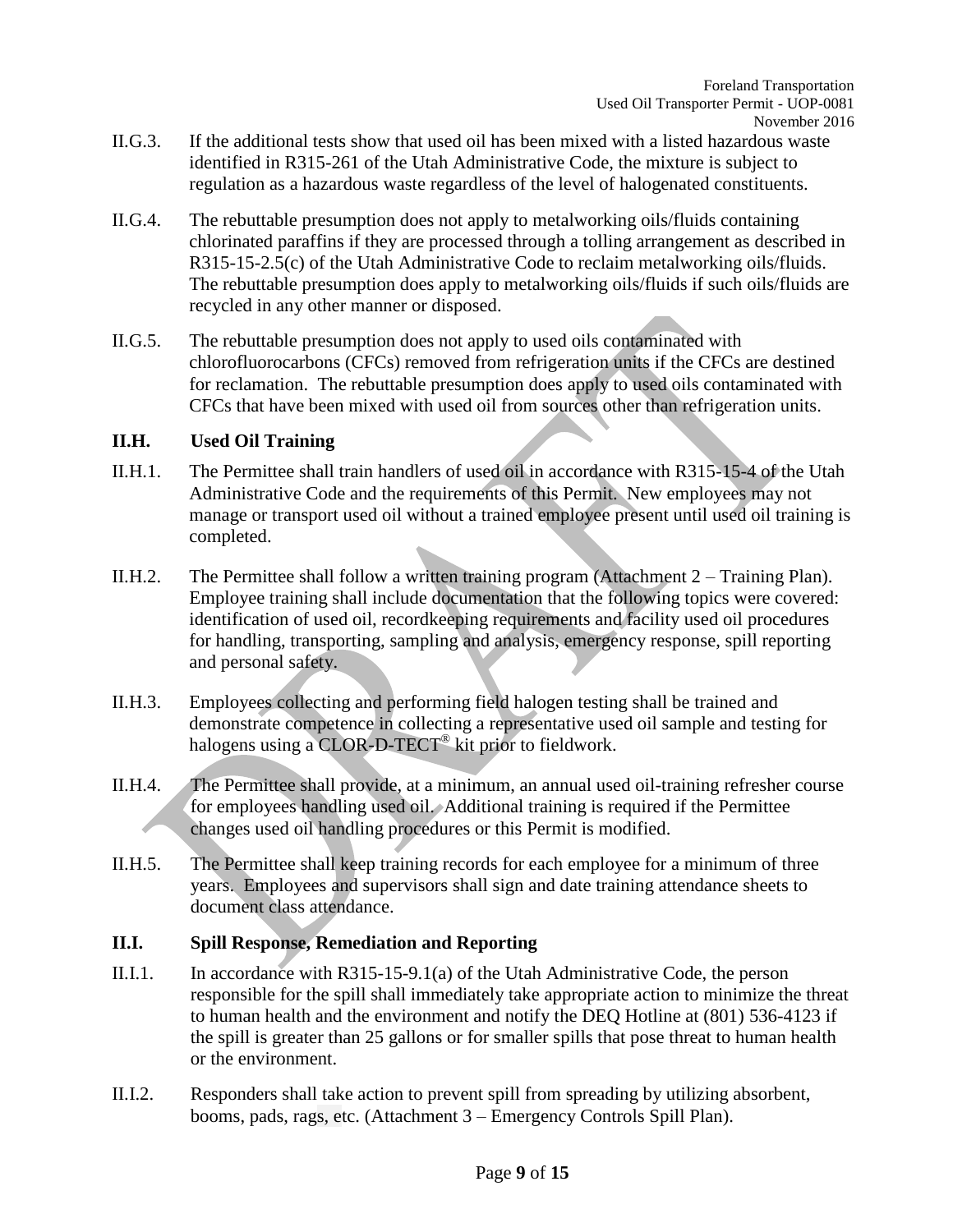- II.I.3. Once the material is containerized, a waste determination shall be made to determine the material's disposition.
- II.I.4. The Director may require additional cleanup action to protect human health or the environment.
- II.I.5. All costs associated with the cleanup shall be at the expense of the Permittee.
- II.I.6. Vehicle spill kits shall contain, at a minimum, the equipment listed in Table II.I of this Permit and shall be checked daily prior to collection activities.
- II.I.7. The Permittee shall report all relevant information, including the amount of waste generated from cleanup efforts, the characterization of the waste (i.e. hazardous or nonhazardous), final waste determination and disposal records. The report shall also include actions taken by the Permittee to prevent future spills.
- II.I.8. An air, rail, highway or water transporter who has discharged used oil shall give notice, if required by 49 CFR 171.15, to the National Response Center at http://nrc.uscg.mil/nrchp.html, (800) 424-8802. In addition to the notification above, a written report, as required in 49 CFR 171.16, shall be presented to the Director, Office of Hazardous Materials Regulations, Materials Transportation Bureau located in Washington, D.C., 20590.
- II.I.9. In accordance with R315-15-9.4 of the Utah Administrative Code, the Permittee shall submit to the Director a written report within 15 days of any reportable release of used oil.

| <b>Equipment Description</b>              | Quantity         |
|-------------------------------------------|------------------|
| Shovel                                    |                  |
| <b>Broom</b>                              |                  |
| <b>Buckets</b>                            |                  |
| <b>Spill Pads</b>                         | 10               |
| <b>Granulated Absorbent</b>               | $2 \text{ ft}^3$ |
| <b>Boom/Oil Socks</b>                     |                  |
| Spill Plan with Emergency Contact Numbers |                  |

## **Table II.I: Spill Kit Equipment Requirements**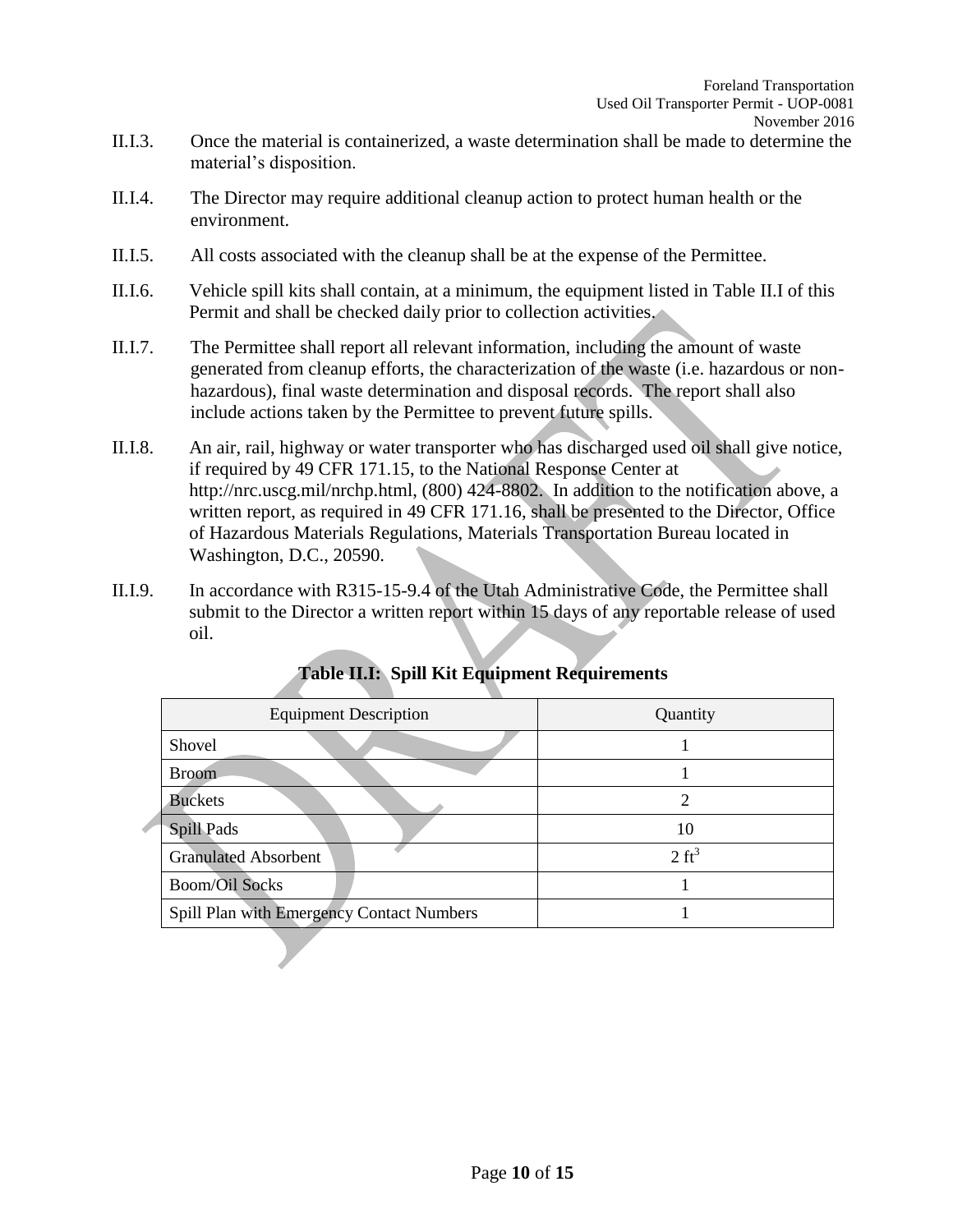## **ATTACHMENT 1**

## **Sample Collection Procedures**

Foreland Transportation. employees shall use the sampling procedures below to collect a representative sample from customers' tanks and containers when screening used oil for halogen content prior to collection.

## **Procedure 1: Containers - 375 gallons or less**

**Sampling Equipment:** Oil thief sampler 175 ml, 39 inch, plus sample jar.

## **Step 1**

Take oil thief sampler and dip into drum or tote make sure the tube fills up a good cross section before covering top hole with finger

## **Step 2**

Open sample jar and dispense entire contents from drum thief into sample jar

## **Step 3**

Screen sample using CLOR-D-TECT<sup>®</sup>, HYDROCLOR- $Q^{\circledast}$  halogen test kit or prepare sample to send to a Utah certified laboratory.

## **Step 4**

Empty the sample in the bucket back into the used oil container/tank.

## **Procedure 2: Tankers/Pumper Trucks and Tanks/Containers ≥ 375 gallons**

**Sampling Equipment:** Dip tube sampler (Polypropylene/ plastic type tube) sampler.

## **Step 1**

Lower the sampling tube slowly into the liquid waste at a rate that allows the liquid level inside and outside the tube to equalize. Manways located at the top of the Tanker/Pump trucks will be used to collect samples.

## **Step 2**

Slowly withdraw Dip tube from the liquid. Either wipe the exterior of the sampler tube with a disposable cloth or allow excess liquid to drain back into the used oil container/tank.

## **Step 3**

Discharge the sample by placing the lower end of the Dip tube into a sampling bucket.

## **Step 4**

Screen sample using CLOR-D-TECT<sup>®</sup>, HYDROCLOR- $Q^{\circledast}$  halogen test kit or prepare sample to send to a Utah certified laboratory.

## **Step 5**

Empty the sample in the bucket back into the used oil container/tank.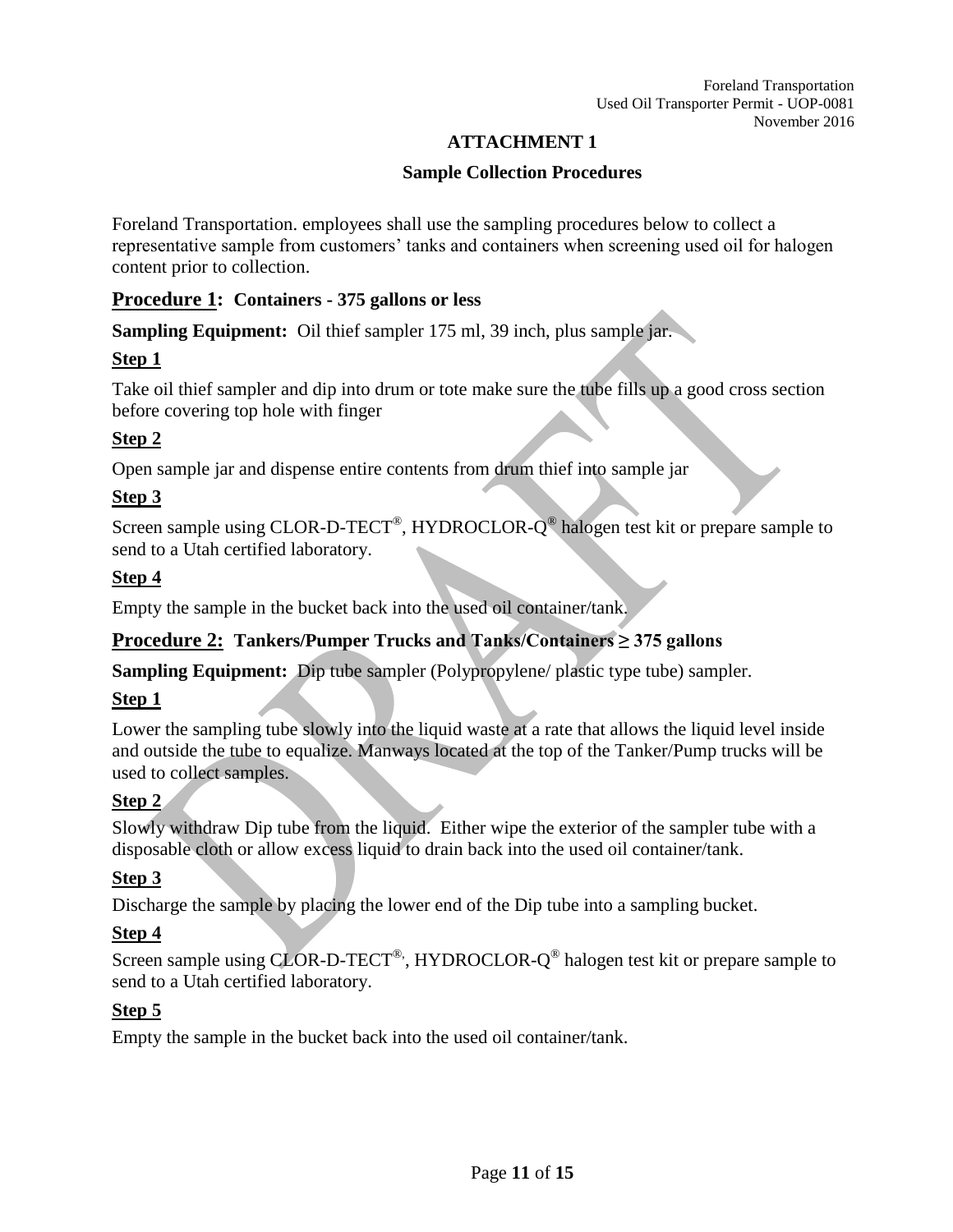#### **ATTACHMENT 2**

#### **Training Plan**

#### **General Training**

- 1.0. Employees will be trained on general used oil management procedures, sample collection procedures, halogen screening and laboratory analytical methods, rebuttable presumption testing, the appropriate use of "generator knowledge" when determining the halogen content, proper waste disposal, and the facility's Emergency Control Spill Plan.
- 2.0. New employees will be trained within 30 days of employment. Untrained employees will not be allowed to conduct used oil activities or transportation operations without the presence of a trained employee until training is completed.
- 3.0. Utah-specific used oil training will be conducted on an annual basis to all employees involved in used oil handling in Utah. The training will be provided during scheduled company safety/training meetings, or as appropriate. Refresher training will include identification of used oil and analysis requirements for used oil transportation in Utah, the "Emergency Controls/Spill Plan," spill reporting, and personal safety and protection.
- 4.0. The facility's health and safety manager or operations manager will maintain a written description of training activities and generate a training record for each employee to document employee training. Records of this training (date, employee name & signature, and items covered) will be kept and made available for inspection for three years, and a master copy will be kept in the company training file (Table 1).

| <b>Date</b> | <b>Name</b> | <b>Signature</b> | <b>Comments</b> |
|-------------|-------------|------------------|-----------------|
|             |             |                  |                 |
|             |             |                  |                 |
|             |             |                  |                 |

## **Table 1: Example of Used Oil Training Record**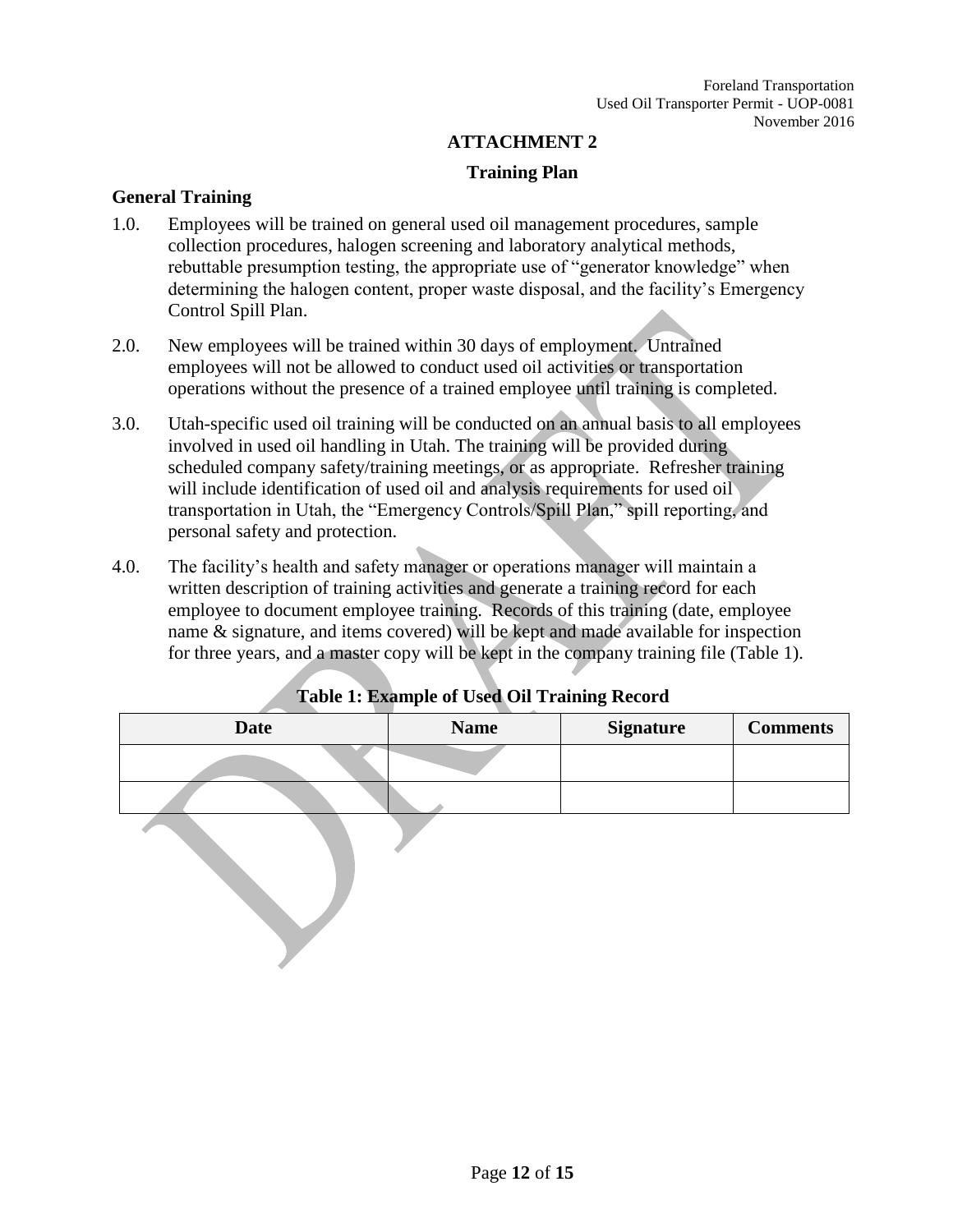### **ATTACHMENT 3**

#### **EMERGENCY CONTROLS—SPILL PLAN**

- **1.0.** General Procedures
- 1.1. Foreland Transportation shall immediately cleanup any spills which occur during the transportation and loading/unloading of used oil.
- 1.2. Drivers shall maintain the integrity of the scene while ensuring the safety of bystanders and themselves. If bystanders or the driver is at risk then call 911 when warranted to summon emergency personnel to the scene.
- 1.3. The driver shall take action to prevent the spilled material from spreading by utilizing absorbent, dirt, booms, pads, rags, etc. The driver should prevent used oil from entering any adjacent storm water drain or sewer drain system.
- 1.5. In the event that more resources are required, contact your supervisor to dispatch a spill response team to help facilitate the mitigation and/or remediation of the spill.
- 1.6. Used Oil spills exceeding 25 gallons, or that pose a risk to human health and the environment, shall be reported to Foreland Transportation management and to the Utah Department of Environmental Quality immediately after containment of the spill.
- 1.7. Foreland Transportation driver's shall submit a completed spill report to a supervisor at or before the end of the driver's shift. The report must follow the reporting requirements of R315-15 and Foreland Transportation Transporter Permit and include:
	- Name, phone number, and address of person responsible for the release
	- Name, title, and phone number of person reporting
	- Time and date of release
	- Location of the release (specific as possible)
	- Description contained on the manifest and the amount of material released
	- Cause of release
	- Possible hazards to human health or the environment and emergency action taken to minimize the threat (including the extent of injuries, if any)

Complete Spill Report and Incident Report and email to Corporate Environmental Compliance.

- 1.8. Foreland Transportation employees shall report any spills to management, regardless of the volume. Employees are exempted from reporting de minimis drips to management that are immediately cleaned up responsible employee.
- 1.9. Used oil transport vehicles shall maintain absorbents and equipment to contain a leaking containers and spills. The Permittee's used oil transport vehicles shall be equipped, at a minimum, with in the equipment listed in Table 1.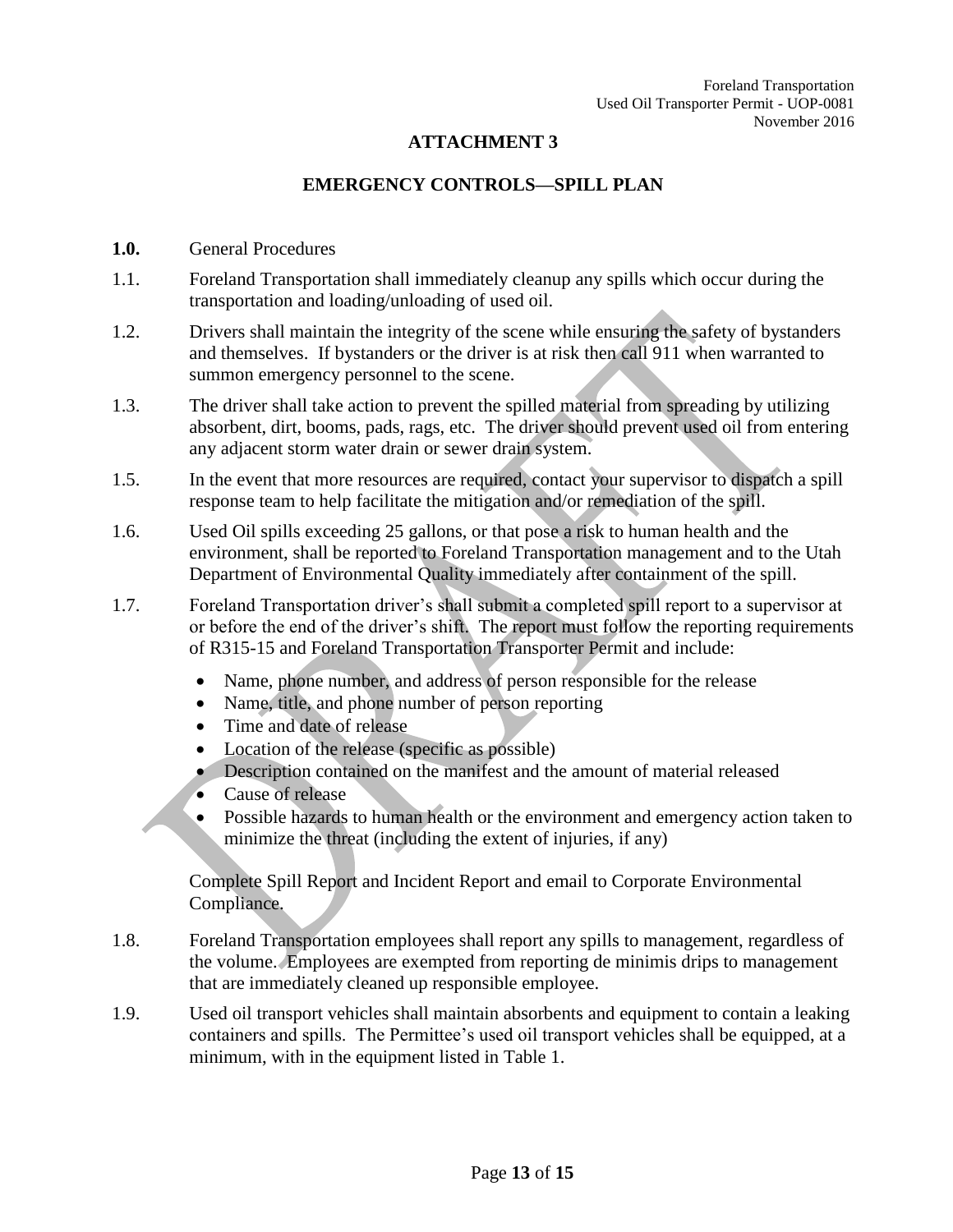| <b>Equipment Description</b>              | Quantity         |
|-------------------------------------------|------------------|
| Shovel                                    |                  |
| <b>Broom</b>                              |                  |
| <b>Buckets</b>                            |                  |
| Spill Pads                                | 10               |
| <b>Granulated Absorbent</b>               | $2 \text{ ft}^3$ |
| <b>Boom/Oil Socks</b>                     |                  |
| Spill Plan with Emergency Contact Numbers |                  |

## **Table II.I: Spill Equipment List for Vehicles**

### 1.10. Reporting Highway Spills

d

If a spill occurs on a highway employees should immediately stop the release if possible, secure the scene and contain the spill. Immediately notify Foreland Transportation management, emergency contacts in Table 3 below. If there are, injuries to personnel/public or the spill will require additional emergency responders to contain then all 911 to request help. The discharge notification form is included in this spill plan shall be completed immediately by the operator after containment of the used oil, notification to emergency responders (if applicable) and Foreland Transportation management.

|  | Table: 2: Emergency Contacts List (Company Personnel) |  |
|--|-------------------------------------------------------|--|
|  |                                                       |  |

| <b>Contact Person</b>                        | Title                  | <b>Contact Information</b>                                                      |
|----------------------------------------------|------------------------|---------------------------------------------------------------------------------|
| Pete Ipson                                   | <b>Fleet Manager</b>   | Mobile: 801-231-4456<br>Office: 801-298-9866<br>Pete.ipson@forelandrefining.com |
| Sandy Llewellyn                              | Maintenance Supervisor | Mobile: 801-725-1851<br>Office: 801-298-9866 Ext 233                            |
| Fire Response<br>(In case of fire or injury) | <b>NA</b>              | 911                                                                             |
| TW Company                                   | TW Company             | Office: 801-299-1900                                                            |